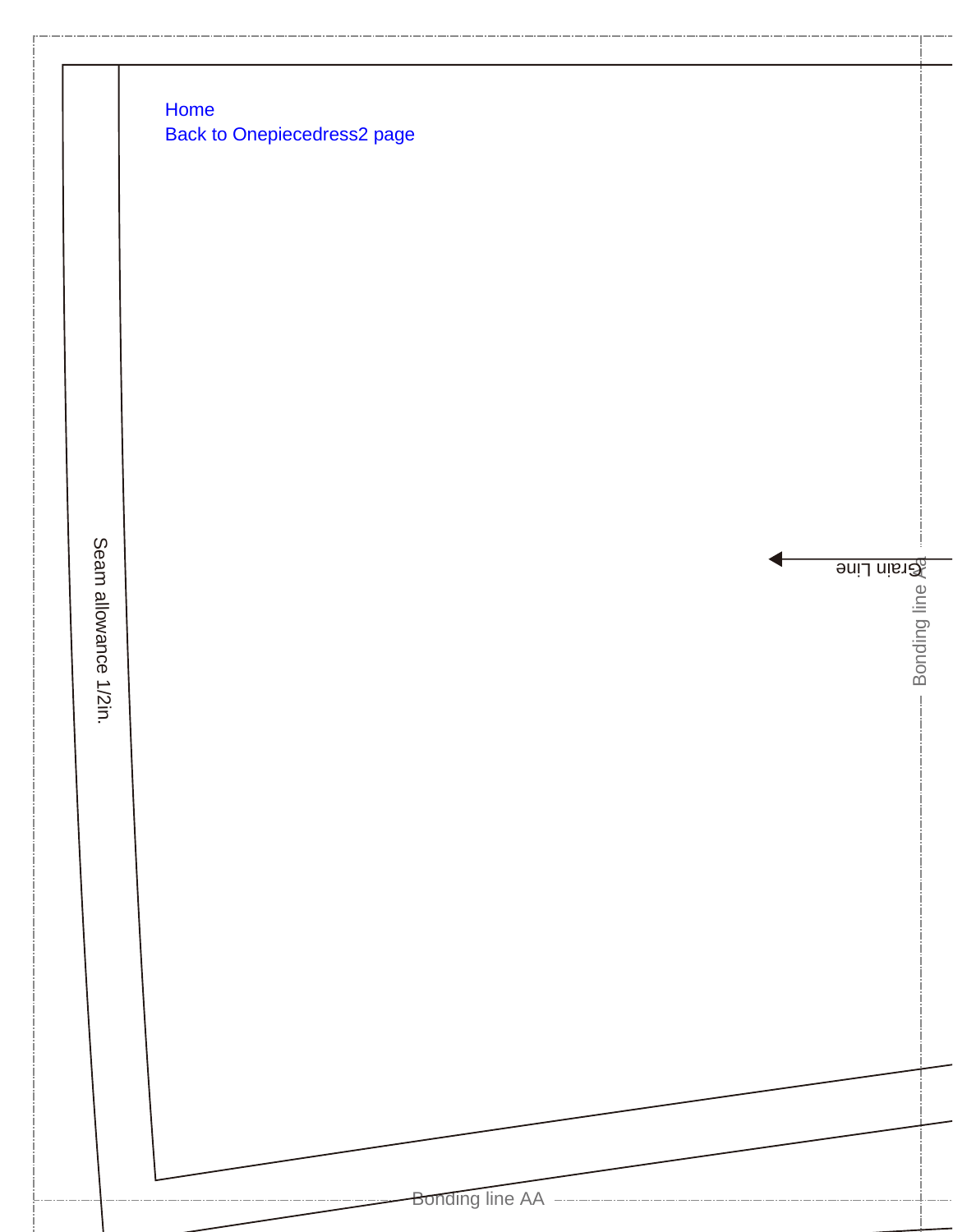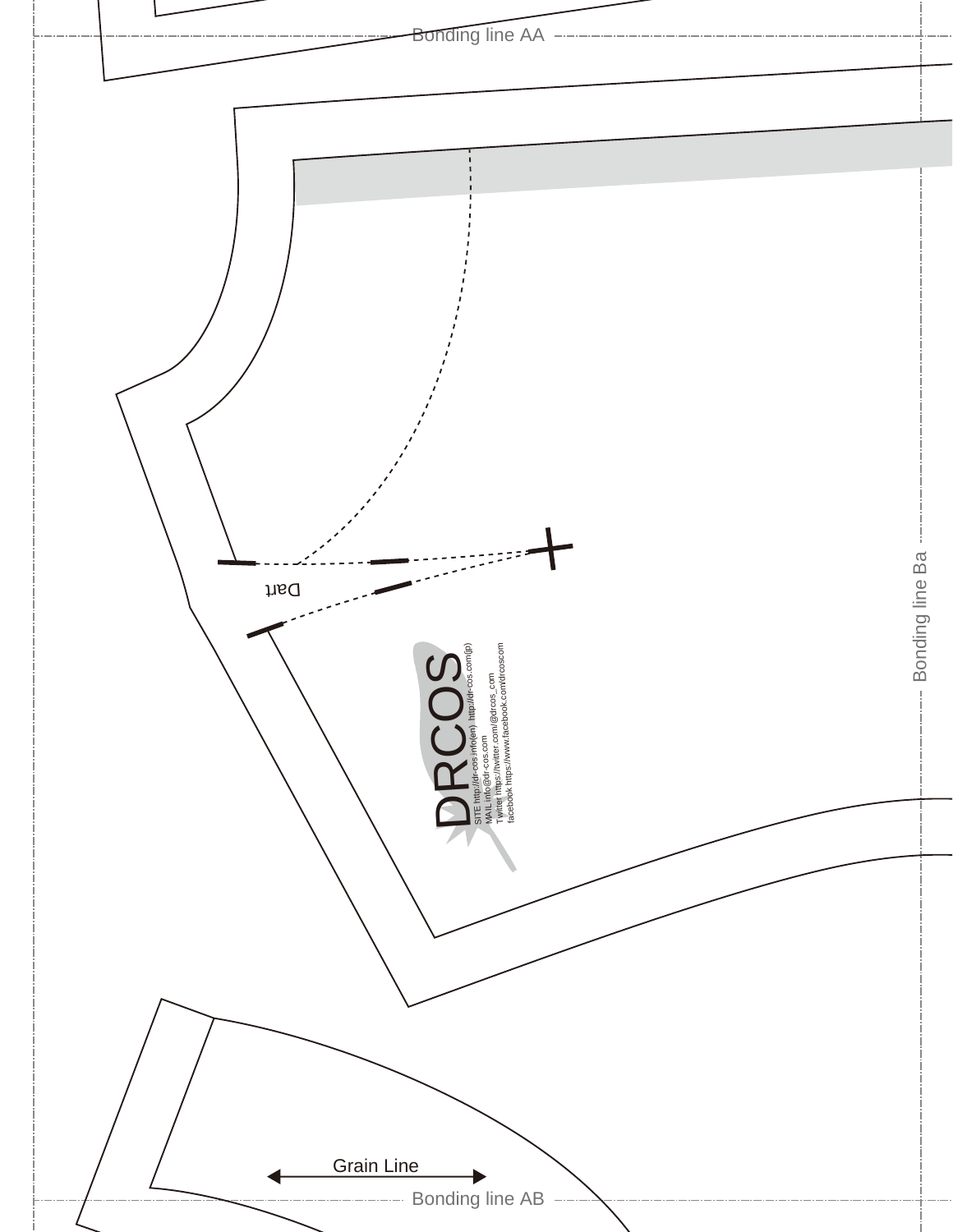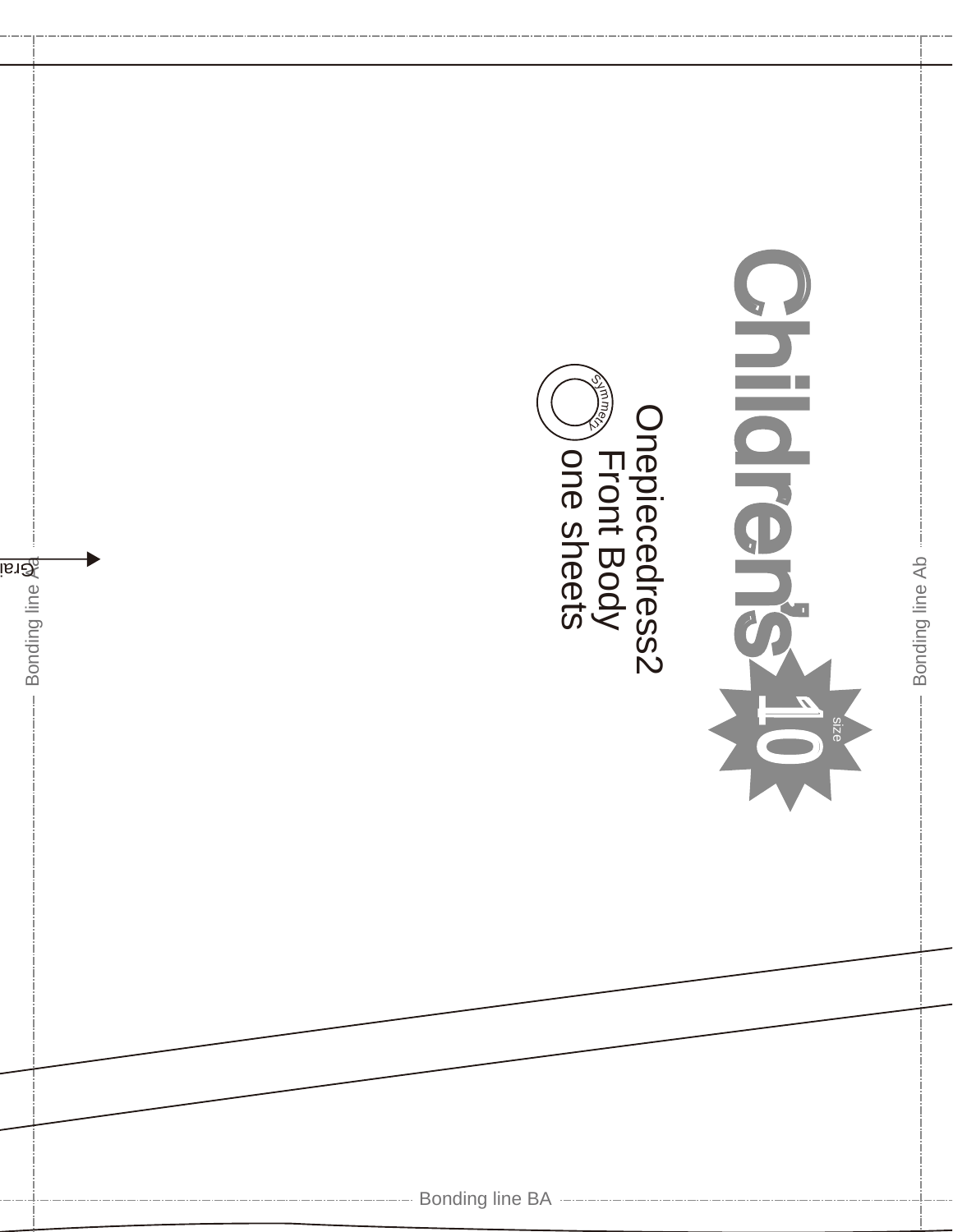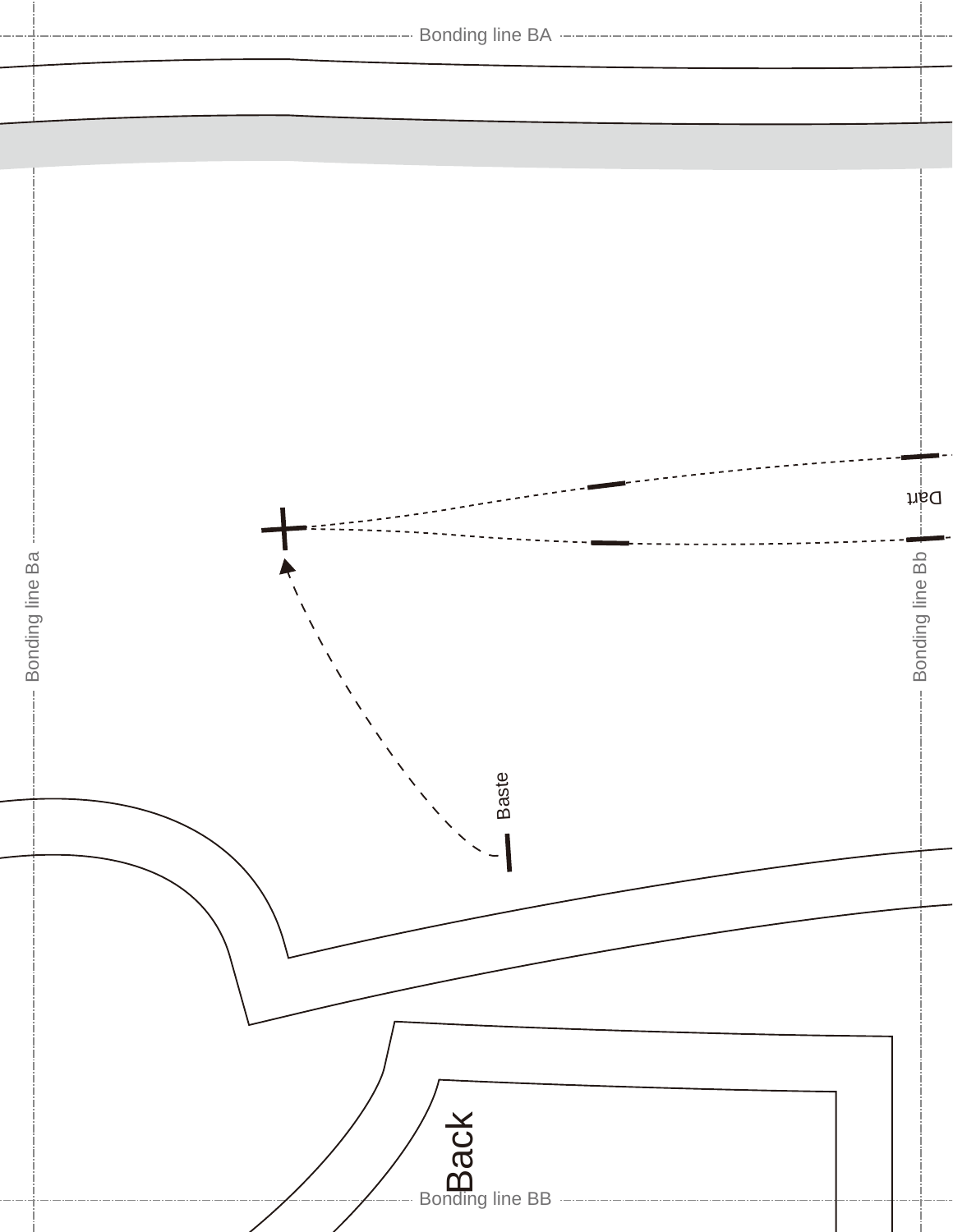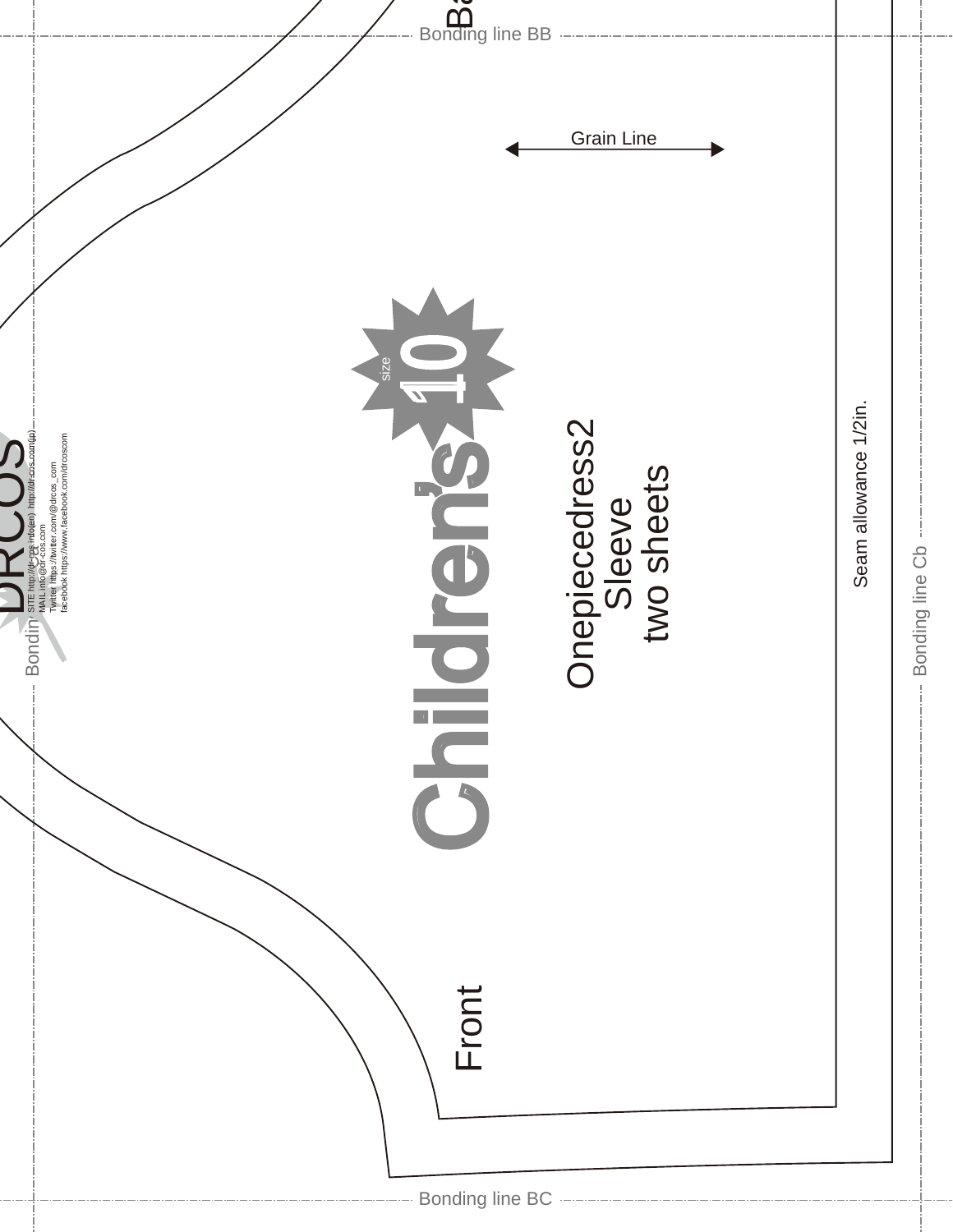![](_page_6_Figure_0.jpeg)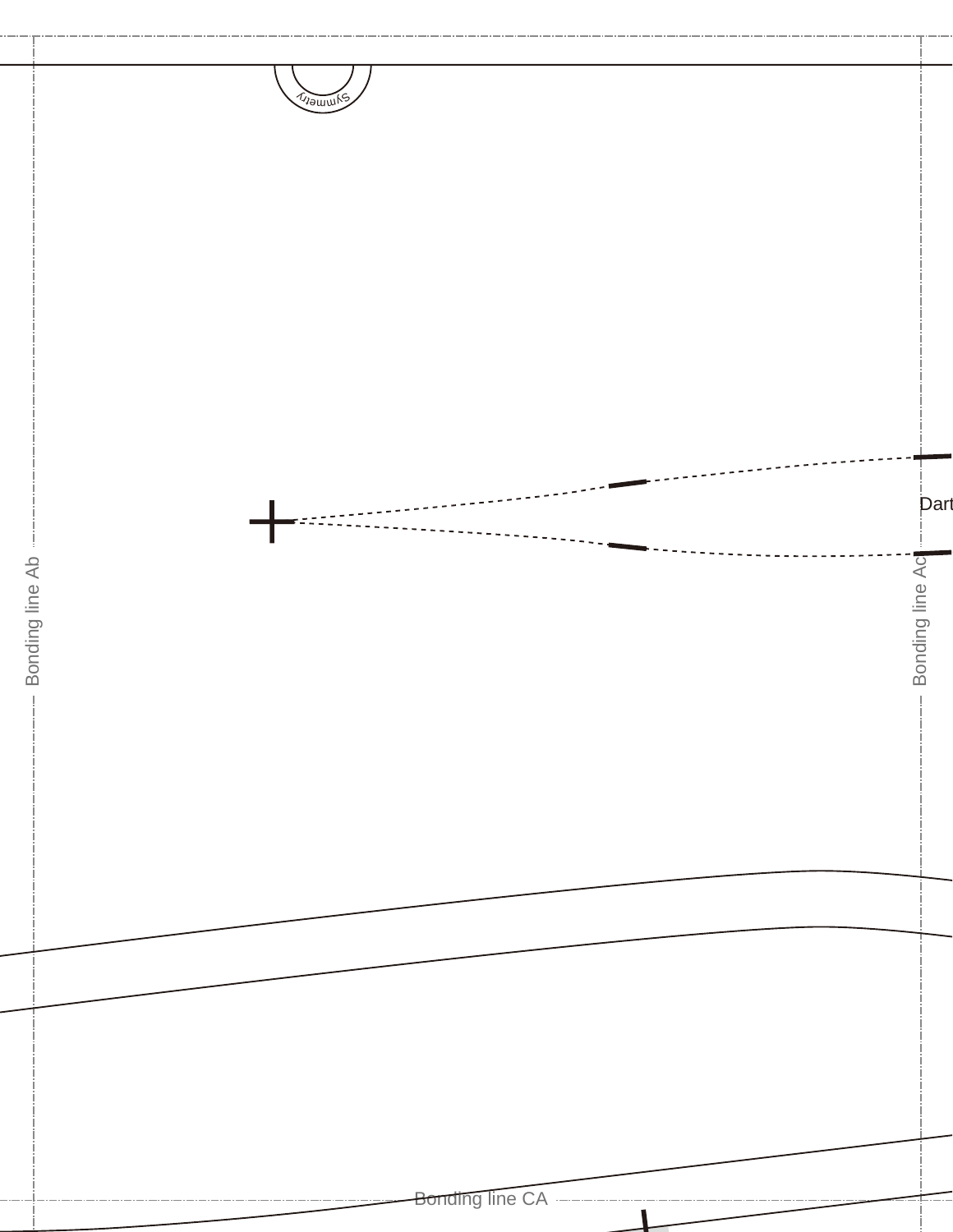![](_page_7_Figure_0.jpeg)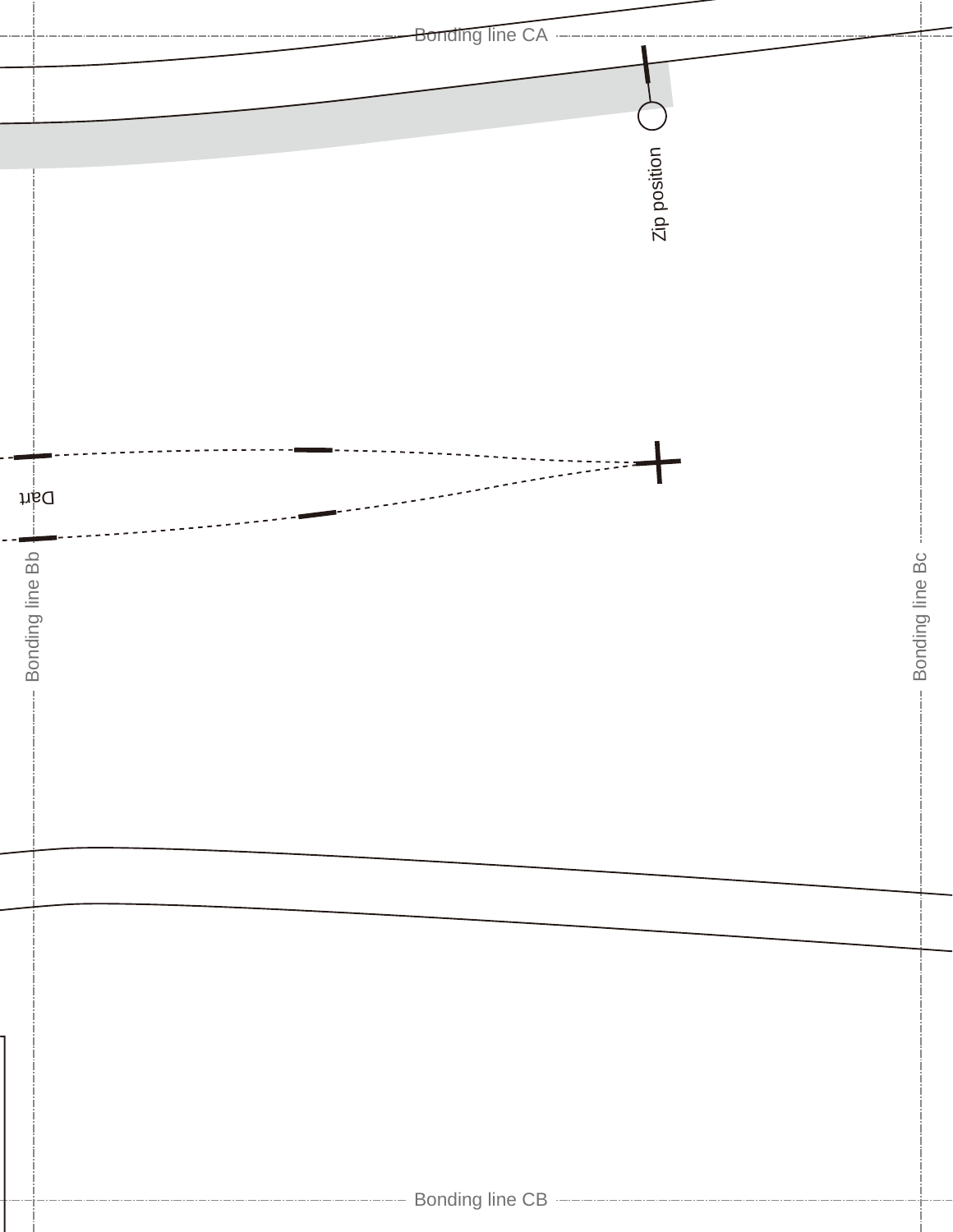![](_page_8_Figure_0.jpeg)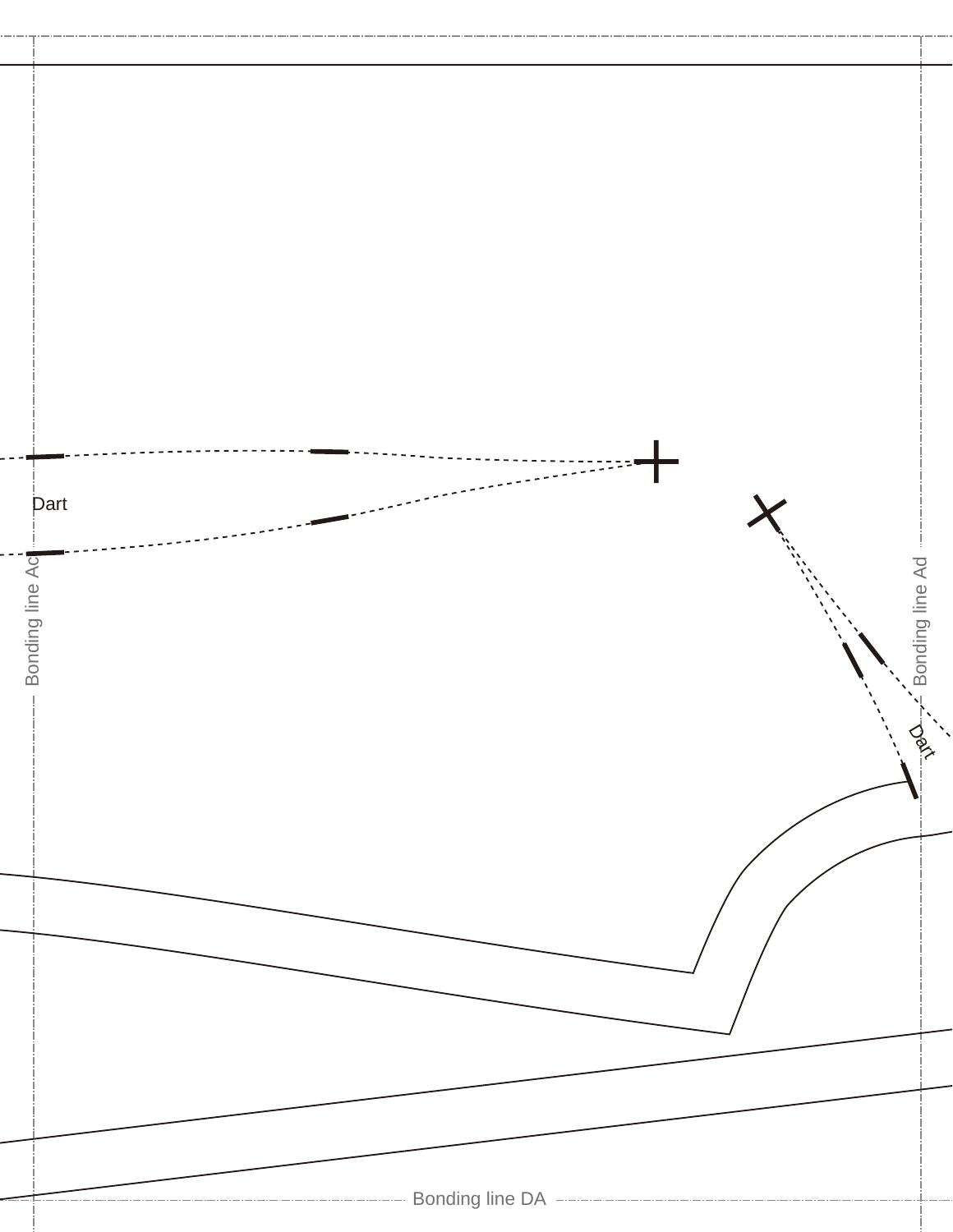![](_page_9_Picture_0.jpeg)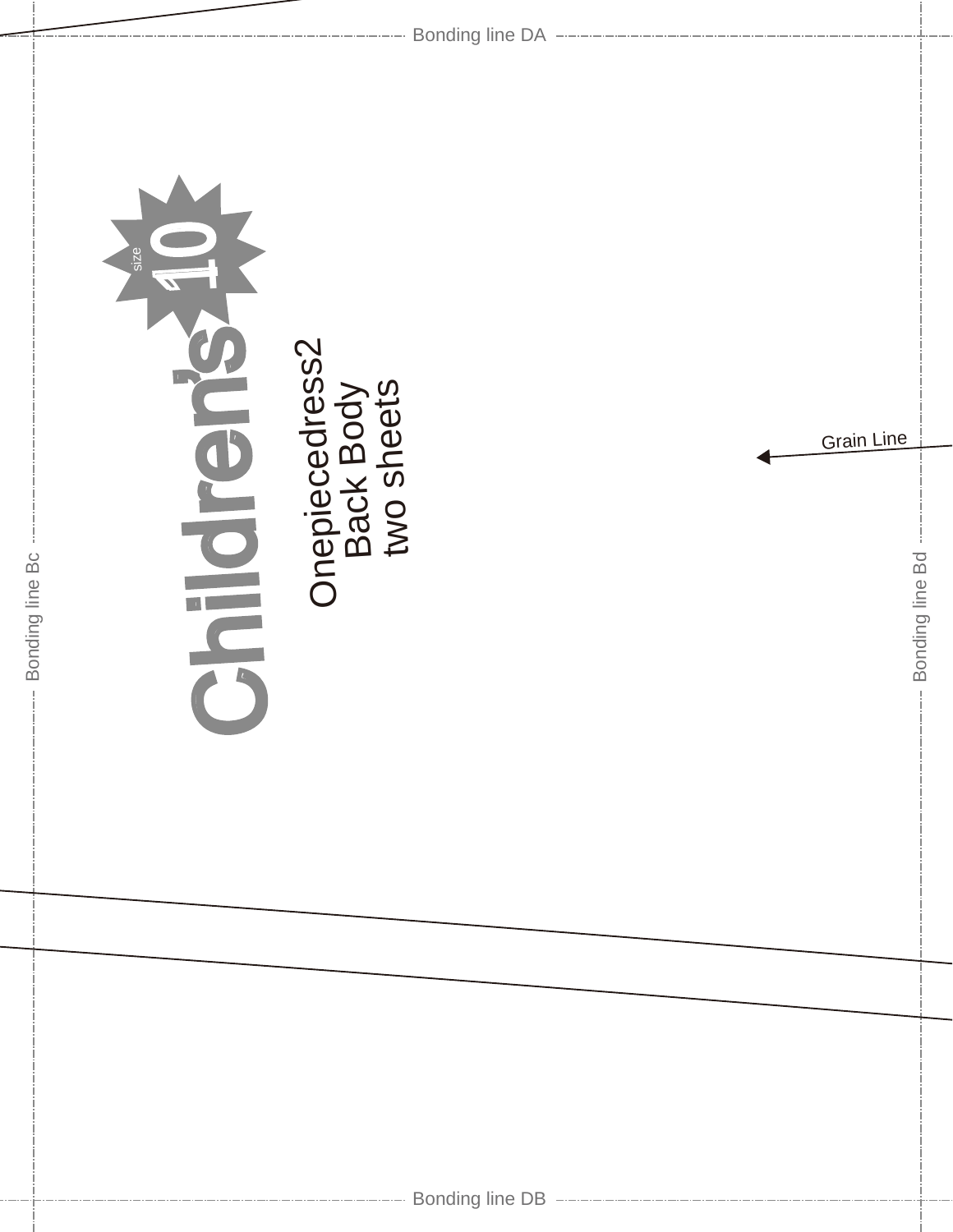![](_page_10_Picture_0.jpeg)